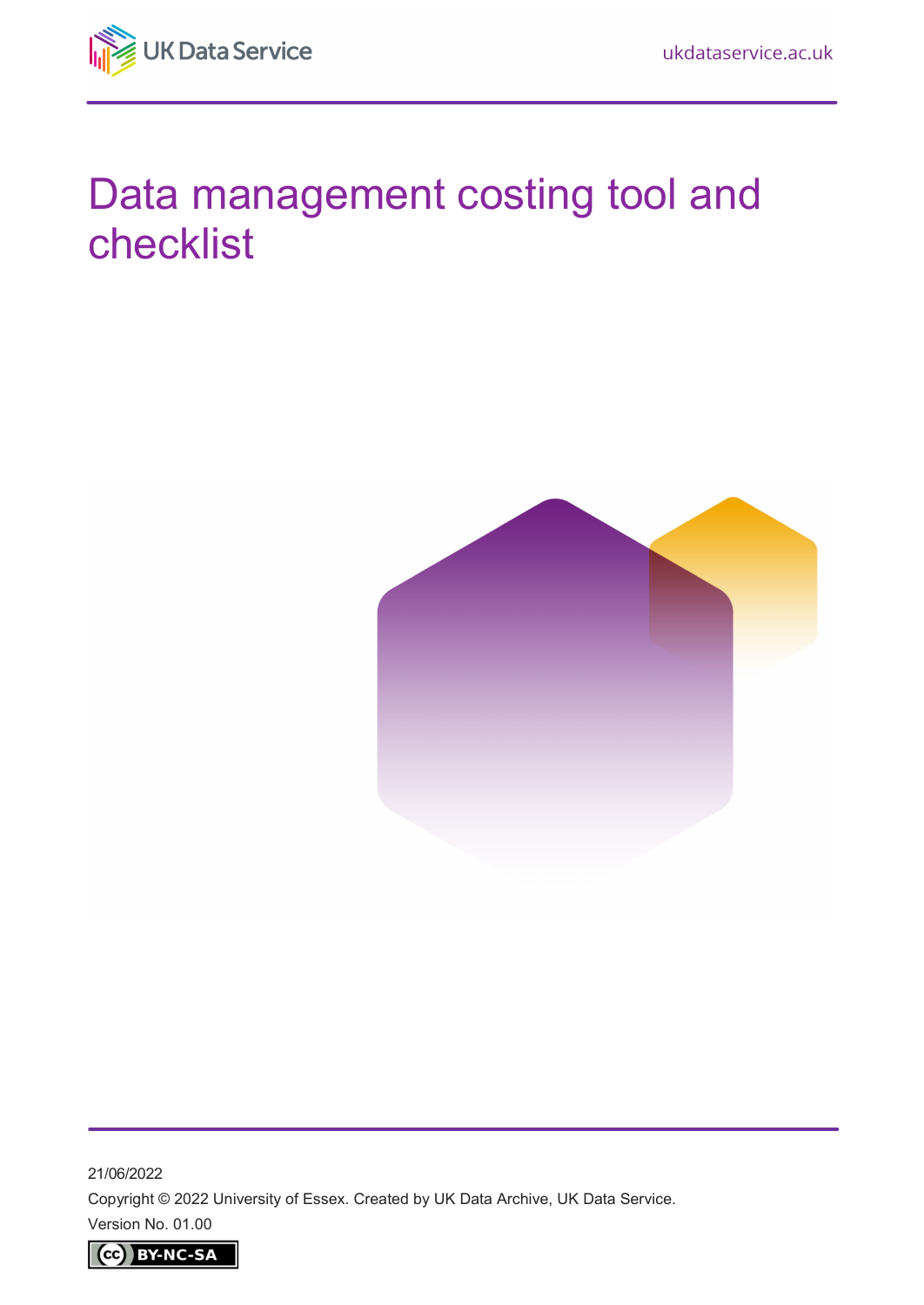

### <span id="page-1-0"></span>Table of contents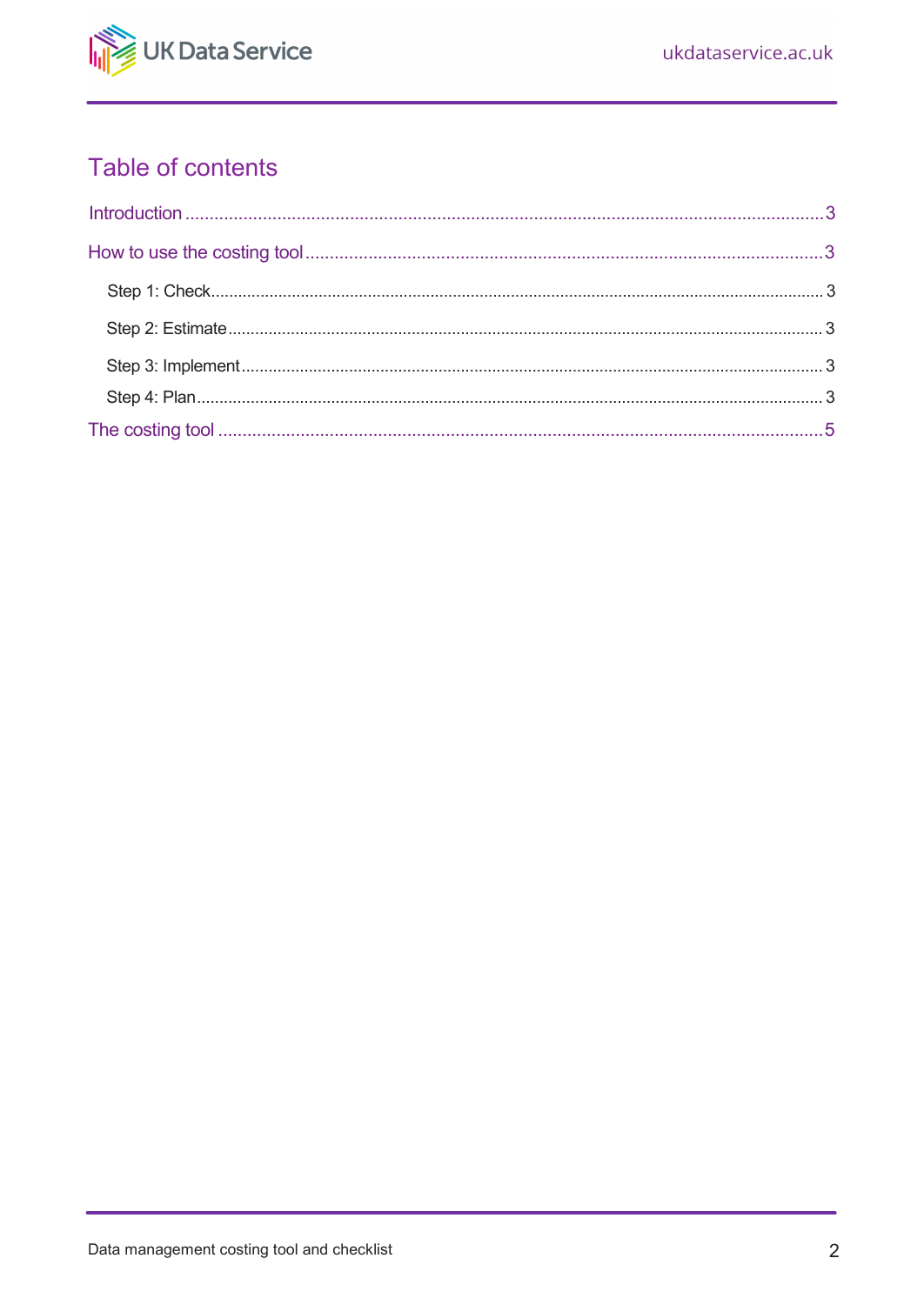

### <span id="page-2-0"></span>**Introduction**

The UK Data Service has prepared this costing tool and checklist to help formulate research data management costs in advance of research starting, for example for inclusion in a data management plan or preparation for a funding application.

This tool considers the additional costs - above standard planned research procedures and practices - that are needed to preserve research data and make them shareable beyond the primary research team. The checklist indicates the activities to consider and cost to enable good data management. Such additional activities may require extra researcher or administrative staff time input, equipment, software, infrastructure, or tools.

There are no hard and fast rules for costing data sharing requirements, as some research projects will pay more attention to detailed data documentation, organisation, and formatting than others as part of routine fieldwork or preparation before analysis. Much also depends on the long-term storage, preservation, and publication plans beyond the duration of the research itself. When data are deposited with a professional data centre or repository, such as the UK Data Archive, data preservation, and dissemination activities are covered by the data centre/repository.

## <span id="page-2-1"></span>How to use the costing tool

#### <span id="page-2-2"></span>Step 1: Check

Check the data management activities in the table and tick those that may apply to your proposed research.

#### <span id="page-2-3"></span>Step 2: Estimate

For each selected activity, estimate the additional time and/or other resources needed and cost this, e.g., people's time or physical resources needed such as hardware or software. Find out which resources are available to you from your institution. Consider whether you need a dedicated data manager.

#### <span id="page-2-4"></span>Step 3: Implement

Add these data management costs to your research application. Coordinate resourcing and costing with your institution, research office, and institutional IT services.

#### <span id="page-2-5"></span>Step 4: Plan

Plan the data management activities in advance to avoid them competing with the need to focus on research excellence.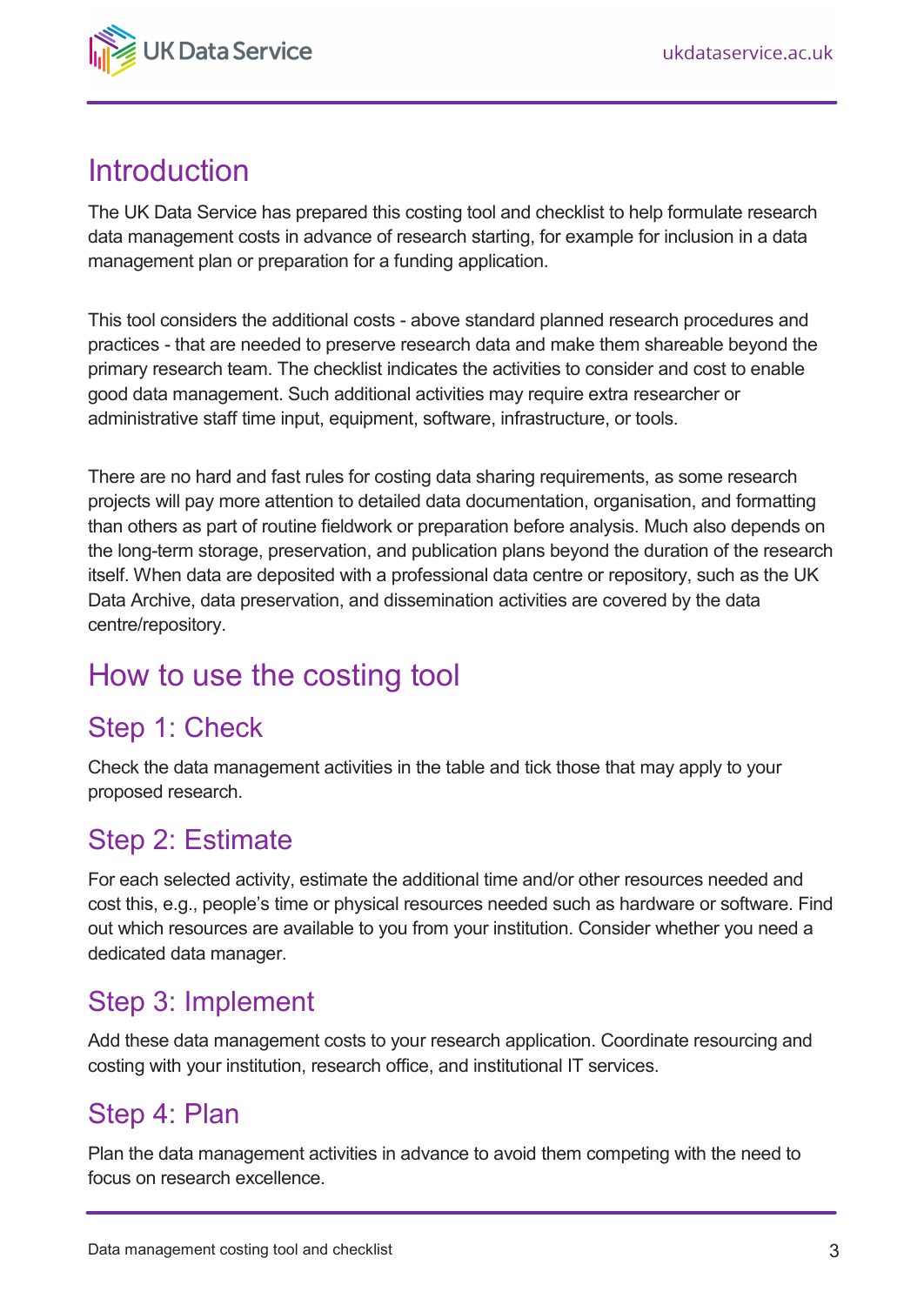

Note: Remember that when your research project nears the end you do not want these additional data management activities to compete with the delivery of your planned outputs, writing of publications, and the timely delivery of your project. At this later stage, the costs of preparing data for sharing may be significantly higher.

We encourage sharing and reuse of these materials under the terms of the Creative Commons licence below. To cite:

UK Data Service (2022). Data management costing tool. UK Data Archive, University of Essex.



This work is licensed under the Creative Commons Attribution-NonCommercial-ShareAlike 3.0 Unported Licence. To view a copy of this licence, visit [https://creativecommons.org/licenses/by-nc](https://creativecommons.org/licenses/by-nc-sa/3.0/)[sa/3.0/](https://creativecommons.org/licenses/by-nc-sa/3.0/)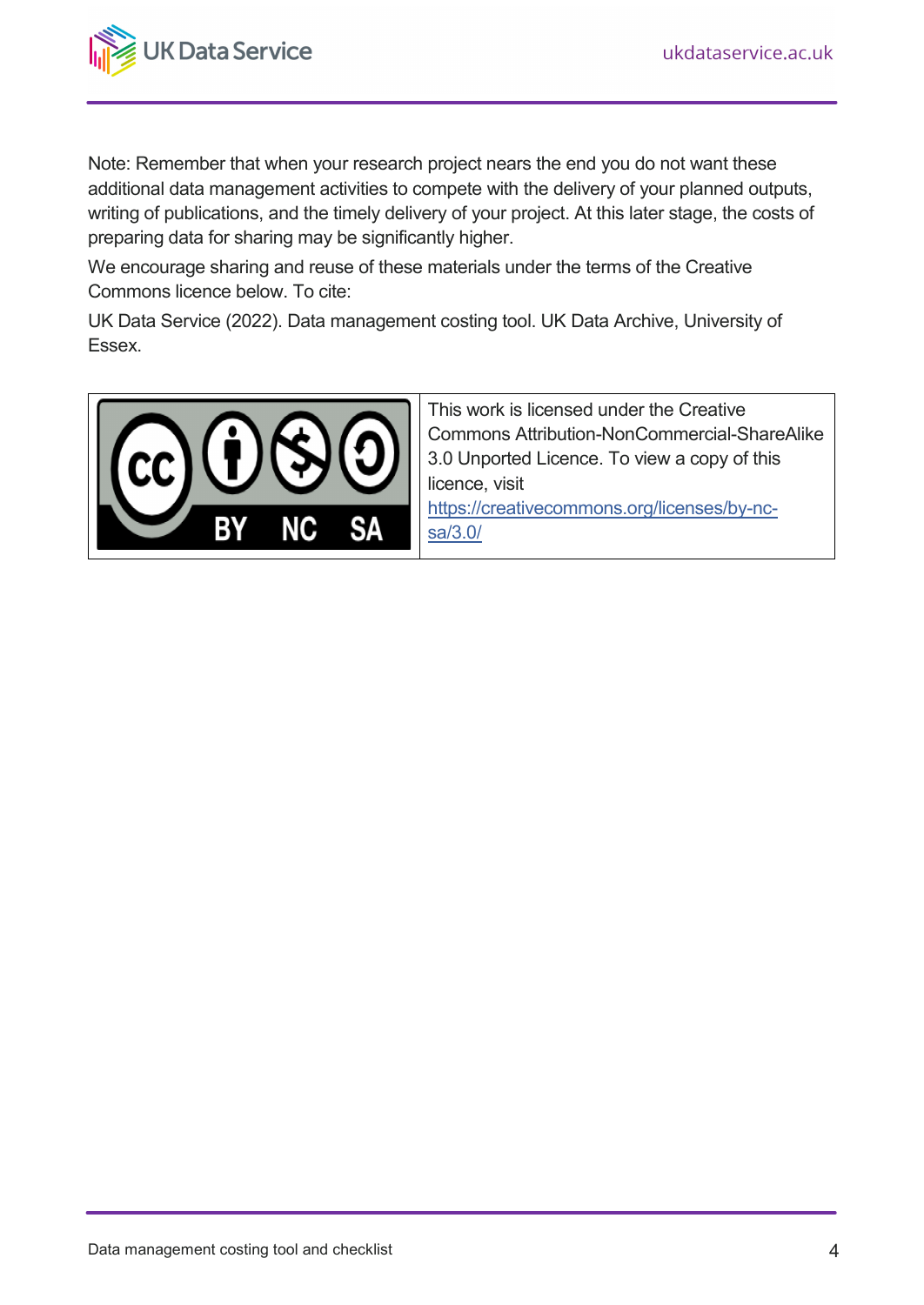

## <span id="page-4-0"></span>The costing tool

| <b>Activity</b>                                                                                                                                                                                                                                                                                                                            | Comments and suggestions                                                                                                                                                                                                                                                                                                                                    |  | Cost |
|--------------------------------------------------------------------------------------------------------------------------------------------------------------------------------------------------------------------------------------------------------------------------------------------------------------------------------------------|-------------------------------------------------------------------------------------------------------------------------------------------------------------------------------------------------------------------------------------------------------------------------------------------------------------------------------------------------------------|--|------|
| <b>Data description</b><br>Are data in a spreadsheet or<br>database clearly marked with<br>variable and value labels, code<br>descriptions, missing value<br>descriptions, etc?<br>Are labels consistent?<br>Do textual data like interview<br>transcripts need description of<br>context, e.g., included as a<br>heading page?            | If data descriptions are<br>$\bullet$<br>implemented as part of data<br>creation, data input or data<br>transcription - low or no<br>additional cost.<br>If needed to be added afterwards<br>$\bullet$<br>- higher cost.<br>Codebooks for datasets can<br>$\bullet$<br>often be easily exported from<br>software packages.                                  |  |      |
| Data cleaning<br>Do quantitative data need to be<br>cleaned, checked, or verified<br>before sharing, e.g., check validity<br>of codes used, check for<br>anomalous values?<br>Will data match documentation,<br>e.g., same number of variables,<br>cases, records, files?<br>Does textual information in data<br>need to be spell-checked? | If carried out as part of data entry<br>$\bullet$<br>and preparation before data<br>analysis - low or no additional<br>cost.<br>If needed afterwards - higher<br>cost.                                                                                                                                                                                      |  |      |
| <b>Documentation</b><br>Do you have documentation for<br>the data that describes the context<br>and methodology of how data<br>were gathered, created, processed<br>and quality controlled?                                                                                                                                                | Often essential contextual and<br>methods documentation will be<br>written up in publications and<br>reports<br>If all data creation steps are well<br>$\bullet$<br>documented and documentation<br>is kept well organised during<br>research - low or no additional<br>cost.<br>If documentation to be written or<br>compiled afterwards - higher<br>cost. |  |      |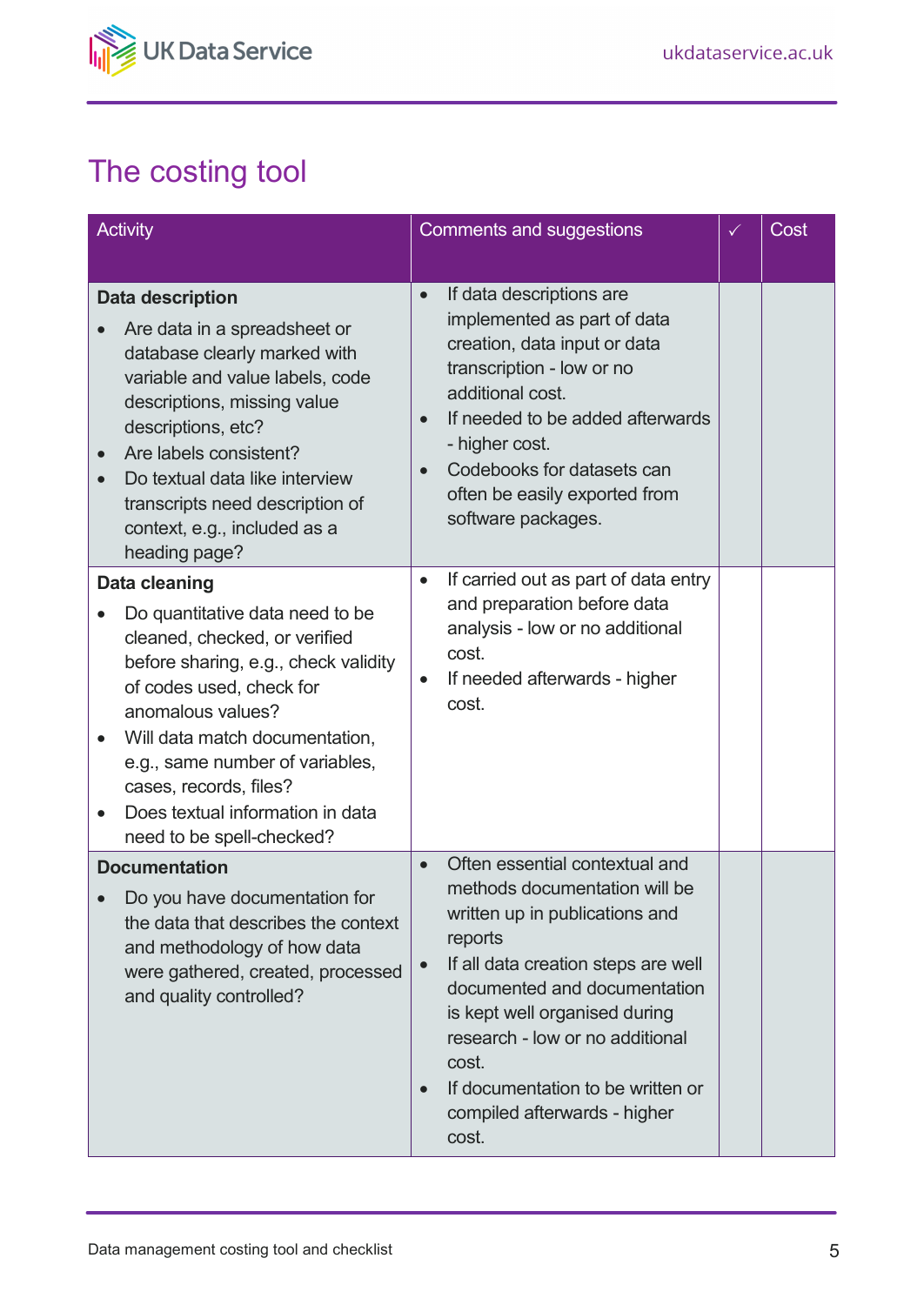

| <b>Metadata</b><br>Do structured metadata need to be<br>created when data are shared via<br>a data centre or archive, e.g.,<br>completing a deposit form for the<br><b>UK Data Archive?</b>                                                                                                                                                                                                                                                                    | Completing a UK Data Archive<br>$\bullet$<br>deposit form may take one to<br>two hours.<br>Other data centres will have their<br>$\bullet$<br>own metadata forms.                                                                                                                                                                                                                                                                                                                                                              |
|----------------------------------------------------------------------------------------------------------------------------------------------------------------------------------------------------------------------------------------------------------------------------------------------------------------------------------------------------------------------------------------------------------------------------------------------------------------|--------------------------------------------------------------------------------------------------------------------------------------------------------------------------------------------------------------------------------------------------------------------------------------------------------------------------------------------------------------------------------------------------------------------------------------------------------------------------------------------------------------------------------|
| <b>Formatting and organising</b><br>Are your data files, spreadsheets,<br>interview transcripts, records, etc.<br>all in a uniform format or style?<br>Are files, records and items in the<br>collection clearly named with<br>unique file names and well<br>organised?                                                                                                                                                                                        | If planned beforehand by<br>$\bullet$<br>developing templates and data<br>entry forms for individual data<br>files (transcripts, spreadsheets,<br>databases) and by constructing<br>clear file structures - low or no<br>additional cost.<br>If needed afterwards - higher<br>cost.<br>Free software exists for batch file<br>$\bullet$<br>renaming to harmonise file<br>names.                                                                                                                                                |
| <b>Transcription</b><br>Will you transcribe qualitative data<br>(e.g., recorded interviews or focus<br>group sessions) as part of your<br>research; or will you need to do<br>this specifically so data can be<br>more easily shared and reused?<br>Is full or partial transcription<br>needed?<br>Is translation needed?<br>Will you need to develop a<br>standard transcription template or<br>transcription guidelines, to ensure<br>consistent formatting? | If transcription is part of research<br>$\bullet$<br>practice – very low or no<br>additional cost.<br>If transcription not planned as<br>$\bullet$<br>part of research practice -<br>potentially high cost.<br>Is additional hardware /software<br>$\bullet$<br>needed?<br>Consider cost of time needed for<br>developing procedures,<br>templates, and guidance for<br>transcribers.<br>Calculate time needed for<br>$\bullet$<br>transcription using transcribing<br>calculator - four to eight hours<br>per hour recording. |
| Digitisation<br>Do analogue or paper-based<br>research data (maps. newspaper<br>clippings, photographs, images,<br>text) need to be digitised to<br>increase their potential for<br>sharing?                                                                                                                                                                                                                                                                   | Is additional equipment or<br>$\bullet$<br>software needed for scanning or<br>conversion?<br>If simply image scanning of text -<br>$\bullet$<br>relatively low cost.<br>If Optical Character Recognition<br>required, with manual checking                                                                                                                                                                                                                                                                                     |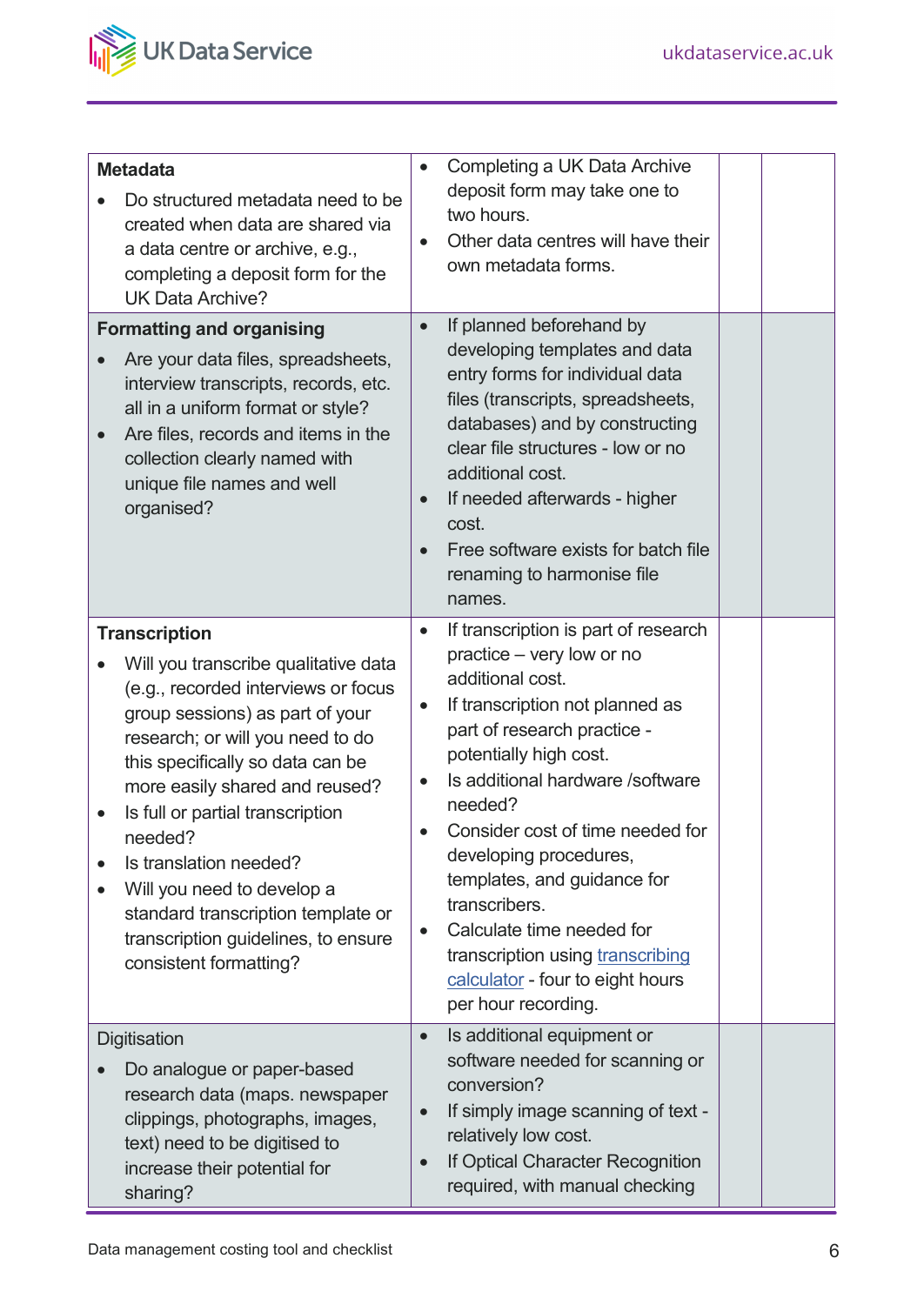

|                                                                                                                                                                                                                                                                          | $\bullet$                           | for accuracy (revising entire<br>scanned text) - high cost.<br>If manual data entry or typing<br>needed, e.g., to digitise tabular<br>data - may be high cost.                                                                                                                                                                                       |  |
|--------------------------------------------------------------------------------------------------------------------------------------------------------------------------------------------------------------------------------------------------------------------------|-------------------------------------|------------------------------------------------------------------------------------------------------------------------------------------------------------------------------------------------------------------------------------------------------------------------------------------------------------------------------------------------------|--|
| <b>File format</b><br>Do data need to be converted to a<br>standard or open format with long-<br>term validity for long-term<br>preservation?                                                                                                                            | $\bullet$<br>$\bullet$<br>$\bullet$ | Is additional software or<br>hardware needed for<br>conversion?<br>For audio-visual data, converting<br>to open digital formats can be<br>time-consuming or require<br>special equipment and/or<br>software.<br>For databases, conversions may<br>require checking for truncation,<br>loss of metadata or annotation,<br>loss of relationships, etc. |  |
| Data storage<br>How much data storage space is<br>needed for the entire duration of<br>the project?<br>For long-term storage, decide<br>which data will be kept long-term,<br>which storage volume this<br>represents and how long data will<br>be stored and preserved. | $\bullet$<br>$\bullet$              | If storage is provided by the<br>institution, cost is included in<br>standard indirect costs or<br>overheads.<br>If additional storage needed cost<br>server/ disk space, as well as<br>setting up and maintenance.                                                                                                                                  |  |
| <b>Data transfer and access</b><br>Are special measures needed to<br>transfer data from mobile devices,<br>from fieldwork sites or from home<br>equipment to a central work<br>server?<br>Do external people require access<br>to research data?                         | $\bullet$                           | Is software or hardware needed<br>for data transfer, for encryption<br>of confidential data before<br>transfer, or for synchronisation of<br>data files across sites?<br>Does remote access via VPN or<br>secure FTP need to be arranged<br>for external people?                                                                                     |  |
| Data backup<br>Does the institution provide regular<br>backup or not?<br>Consider how frequently backups<br>should be done, how many<br>backups should be stored                                                                                                         | $\bullet$<br>$\bullet$              | institutional backup - included in<br>standard indirect cost<br>/overheads.<br>additional backup needed, cost<br>according to the number of<br>copies to be kept, frequency of                                                                                                                                                                       |  |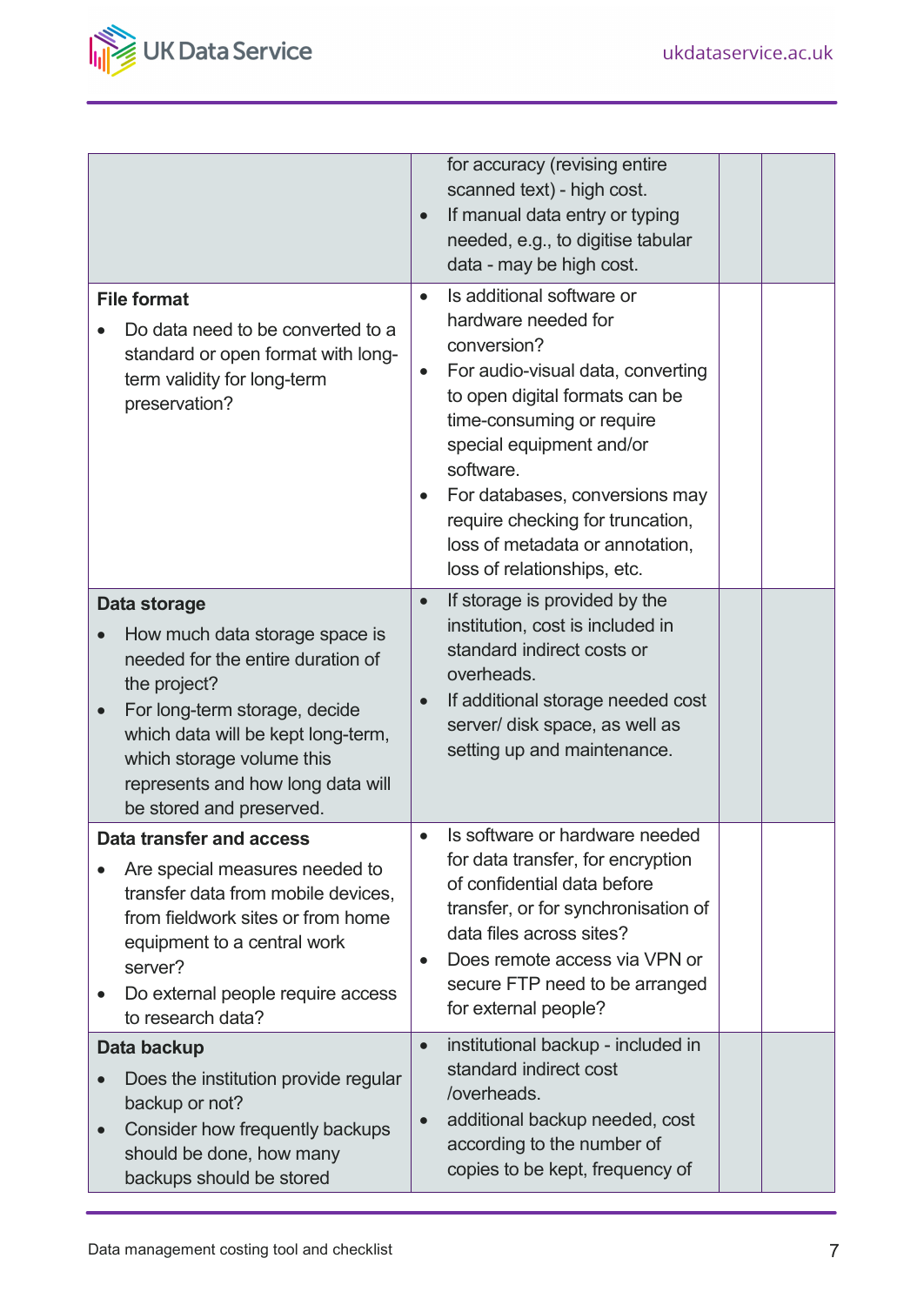

|                                                                                                                                                                                                                                                          | backup and storage media<br>needed.                                                                                                                                                                                                                                                                                                                                                                                                                                                                                              |
|----------------------------------------------------------------------------------------------------------------------------------------------------------------------------------------------------------------------------------------------------------|----------------------------------------------------------------------------------------------------------------------------------------------------------------------------------------------------------------------------------------------------------------------------------------------------------------------------------------------------------------------------------------------------------------------------------------------------------------------------------------------------------------------------------|
| <b>Data security</b><br>Protect data from unauthorised<br>access or use or from disclosure.                                                                                                                                                              | For confidential or sensitive data,<br>$\bullet$<br>determining conditions for<br>controlling access to shared data<br>may require extra time and<br>discussion.<br>Can security be arranged by<br>$\bullet$<br>institutional IT services or is<br>extra software/hardware<br>needed? Data files may need<br>encrypting before storage or<br>transfers.                                                                                                                                                                          |
| <b>Consent for data sharing</b><br>Do you need to ask participants for<br>their consent for data to be<br>shared?<br>Consent is essential for qualitative<br>interviews; less so in quantitative<br>surveys where data can be more<br>easily anonymised. | When consent for data sharing is<br>$\bullet$<br>considered as part of standard<br>consent procedures early in<br>research - very low or no<br>additional cost.<br>When participants need to be re-<br>$\bullet$<br>contacted or re-visited after<br>research has finished to obtain<br>retro-active consent for data<br>sharing - could be high cost.<br>Does this require extra<br>$\bullet$<br>preparation of information sheets<br>and consent forms; extra time for<br>consent discussions; or training<br>of interviewers? |
| Anonymisation<br>Do you need to remove identifying<br>information or conceal the identity<br>of participants (e.g., using<br>pseudonyms) before data can be<br>shared?<br>Anonymisation needs to be<br>consistent throughout a data<br>collection.       | For quantitative data (e.g.,<br>$\bullet$<br>survey data), this would be a low<br>cost if identifiers are a priority<br>excluded from data files, are<br>easy to remove, or identifiable<br>variables are coded to avoid<br>disclosure; cost may be higher if<br>variables need recoding<br>afterwards to avoid disclosure.<br>For qualitative textual data (e.g.,<br>$\bullet$<br>interview transcripts), may be a<br>high cost as entire texts will need<br>to be read and checked for                                         |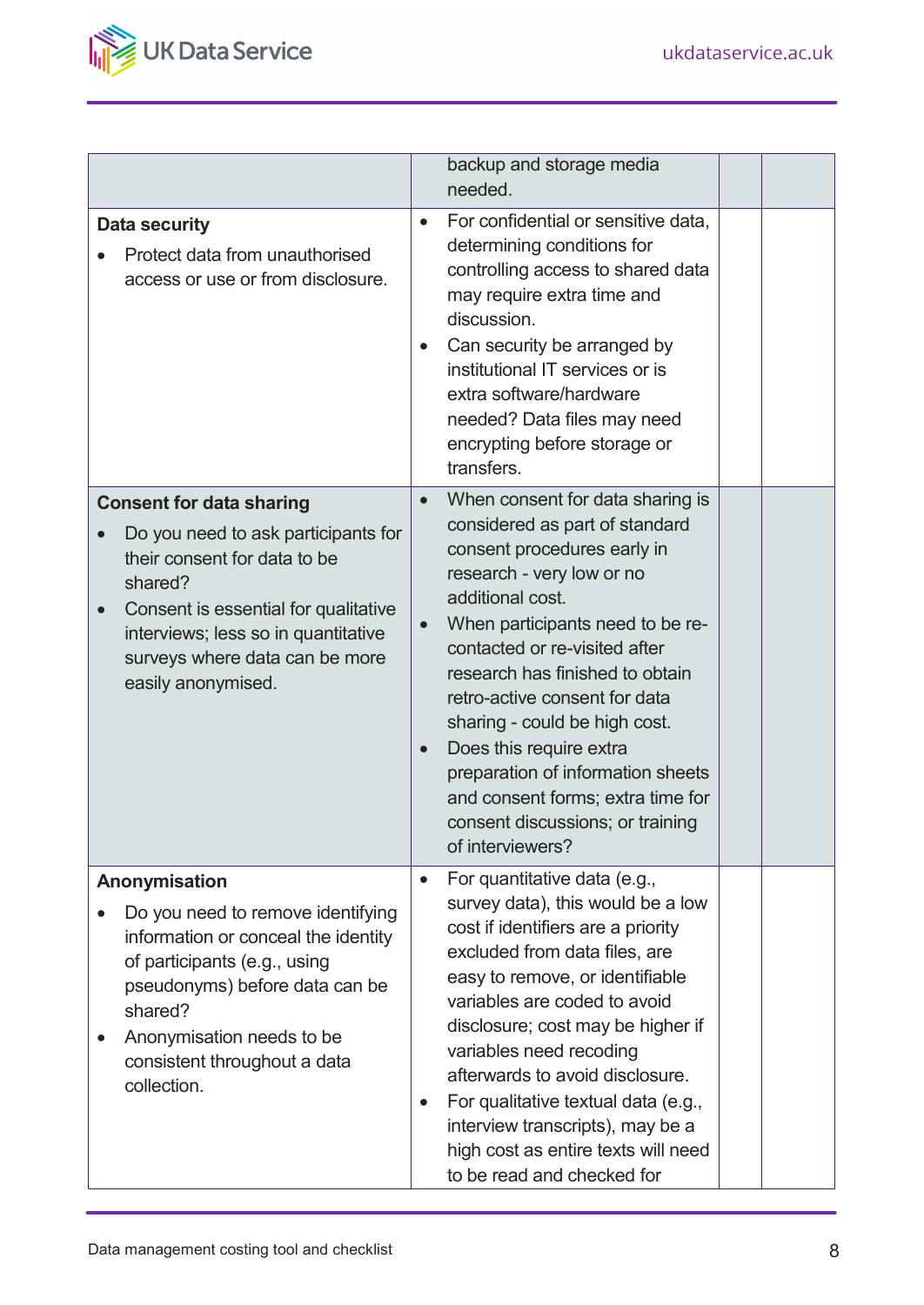

|                                                                                                                                                                                                                                                        | identifying information; costs can<br>be reduced if anonymisation is<br>carried out during transcription<br>(or at least highlighted during<br>transcription).<br>For audio-visual data,<br>$\bullet$<br>anonymising/editing voices or<br>faces can be very costly and<br>reduces the usefulness of data.<br>Cost depends on how sensitive<br>or complex data are and how<br>much identifying information is<br>recorded in the data. If only<br>removal of names is required,<br>cost is low; pseudonymisation<br>will require more time.<br>If anonymisation is planned<br>$\bullet$<br>before data collection or<br>transcription/digitisation, cost can<br>be lowered.<br>For all files, check file properties<br>$\bullet$<br>and edit to remove disclosive<br>information such as editor/author<br>name. |
|--------------------------------------------------------------------------------------------------------------------------------------------------------------------------------------------------------------------------------------------------------|----------------------------------------------------------------------------------------------------------------------------------------------------------------------------------------------------------------------------------------------------------------------------------------------------------------------------------------------------------------------------------------------------------------------------------------------------------------------------------------------------------------------------------------------------------------------------------------------------------------------------------------------------------------------------------------------------------------------------------------------------------------------------------------------------------------|
| <b>Copyright</b>                                                                                                                                                                                                                                       | Is time required to seek<br>$\bullet$                                                                                                                                                                                                                                                                                                                                                                                                                                                                                                                                                                                                                                                                                                                                                                          |
| Do other parties hold copyright in                                                                                                                                                                                                                     | copyright clearance?                                                                                                                                                                                                                                                                                                                                                                                                                                                                                                                                                                                                                                                                                                                                                                                           |
| the data?                                                                                                                                                                                                                                              | Is legal advice required?<br>$\bullet$                                                                                                                                                                                                                                                                                                                                                                                                                                                                                                                                                                                                                                                                                                                                                                         |
| Do you need to seek copyright                                                                                                                                                                                                                          |                                                                                                                                                                                                                                                                                                                                                                                                                                                                                                                                                                                                                                                                                                                                                                                                                |
| clearance before sharing data?                                                                                                                                                                                                                         |                                                                                                                                                                                                                                                                                                                                                                                                                                                                                                                                                                                                                                                                                                                                                                                                                |
| <b>Data sharing</b><br>Will your data be deposited with a<br>data centre or institutional<br>repository?<br>Which requirements exist to<br>prepare data to standards e.g.,<br>regarding documentation or<br>format?<br>Will journal publishers require | Consider the cost of data deposit<br>$\bullet$<br>and/or longer-term storage - find<br>out from data<br>centre/repository/journal whether<br>charges apply. Cost in time and<br>effort needed to prepare the data<br>for sharing and preservation.                                                                                                                                                                                                                                                                                                                                                                                                                                                                                                                                                             |
| deposit of data supporting article<br>findings?                                                                                                                                                                                                        |                                                                                                                                                                                                                                                                                                                                                                                                                                                                                                                                                                                                                                                                                                                                                                                                                |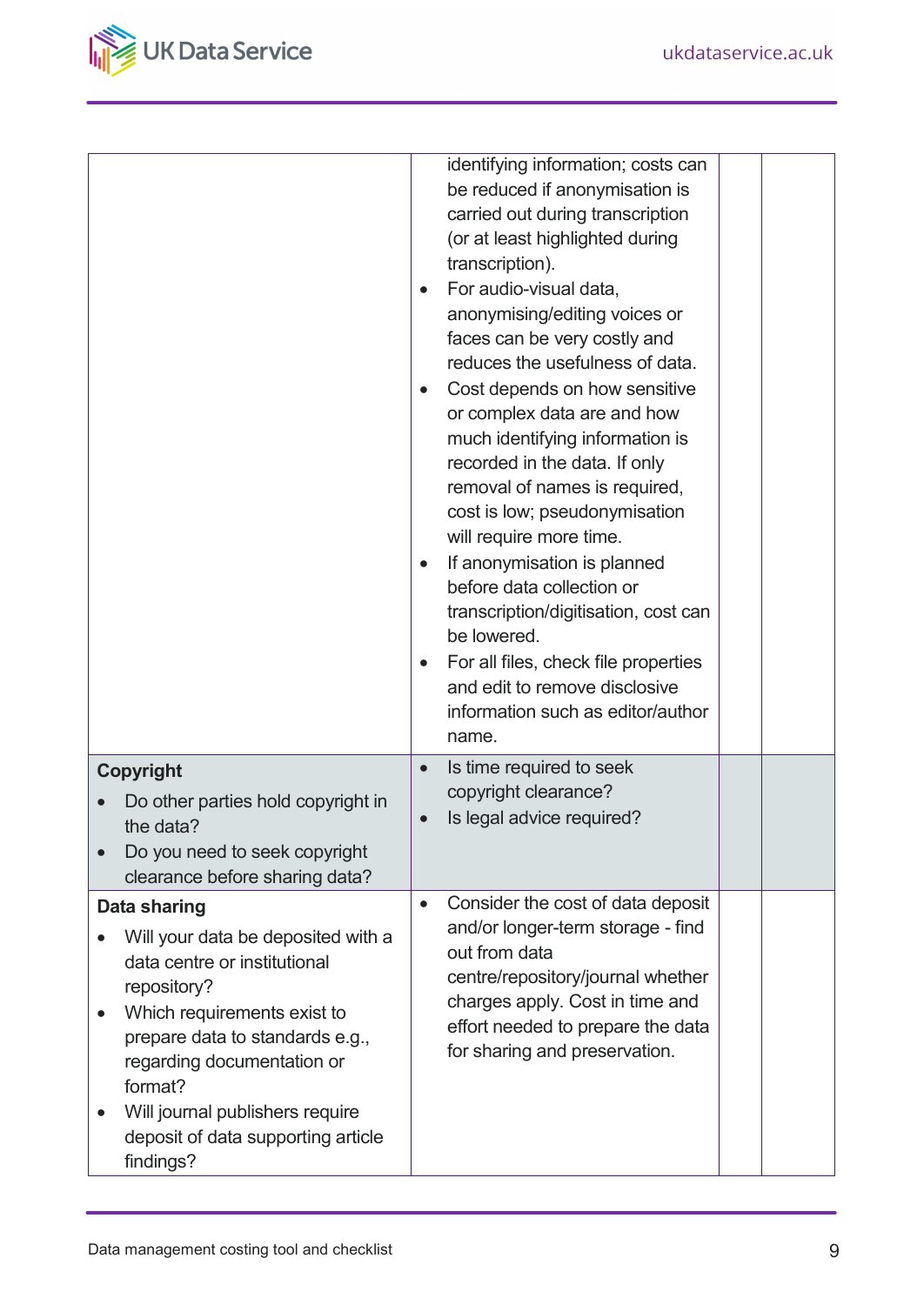

| <b>Roles and responsibilities</b><br>Do you need to allocate roles and<br>responsibilities for various data<br>management activities?                           |                                     | If multiple partner institutions,<br>researchers or funders are<br>involved in research, consider<br>cost of data management<br>planning meetings or<br>discussions.                                                                                                                      |  |
|-----------------------------------------------------------------------------------------------------------------------------------------------------------------|-------------------------------------|-------------------------------------------------------------------------------------------------------------------------------------------------------------------------------------------------------------------------------------------------------------------------------------------|--|
| <b>Operationalising data management</b><br>What measures are needed to<br>implement and operationalise data<br>management throughout the<br>research lifecycle? | $\bullet$<br>$\bullet$<br>$\bullet$ | Do you need extra time and<br>resources to implement data<br>management throughout your<br>research, e.g., regular team<br>meetings, setting up a<br>collaborative research<br>environment?<br>If staff training is required -<br>higher cost<br>Do you need a dedicated data<br>manager? |  |